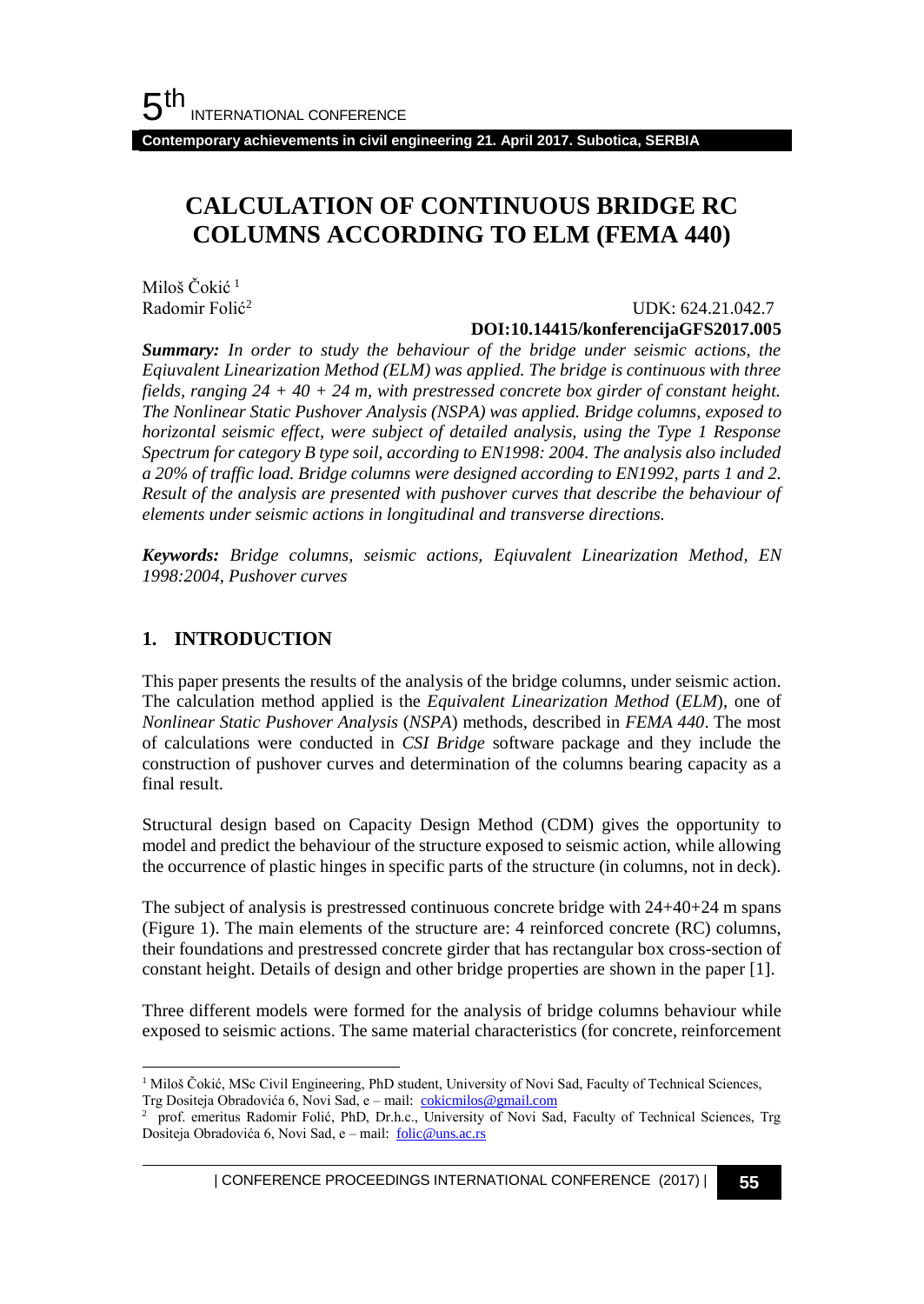# 5. МЕЂУНАРОДНА КОНФЕРЕНЦИЈА **Савремена достигнућа у грађевинарству 21. април 2017. Суботица, СРБИЈА**

steel and prestressing cables) were adopted for all three models. The quality of concrete and reinforcing steel embedded in the entire structure, is C35/45 and B400/500 (RA). The characteristics of the materials used in analysis represent a constant parameter in all three models, and for that reason they do not affect the result deviations.



*Figure 1. Bridge structural elevation according to EN1998-2 [3]*

The loads included in calculations, for the purpose of seismic analysis are: dead load, prestressing load, vehicle load and seismic actions.

Unlike the calculations done in [1] according to Serbian regulations SRPS (ex JUS), the traffic load in this research is defined according to EN1991: Part 2 [2], where the Load Model 1 (LM1) was used. However, as defined in [3], 20% of equally distributed traffic load (for LM1) was included in seismic actions on the bridge.

It is presumed that the structure is located in the zone, where the effect of seismic action on the structure can be simulated using response spectrum function – EN1998-1: 2004 [3].

The spectrum type 1 was adopted. It is recommended for Eastern Europe region and the areas in which the earthquakes greater than magnitude 5.5 are expected. Ground type B was selected, which means that the structure is located in a very dense sandy or gravelly soil or clay or soil of higher strength. The damping ratio value is 0.05, according to [3]. The ratio of horizontal ground acceleration is  $a_g/g \le 0.4$ , which is corresponding to IX degree of MCS scale.

According to [3], the bridge can be designed in that way to allow ductile or limited ductile (elastic in general) behaviour of structural elements under seismic actions. This behaviour is characterized by interdependence of shear forces and induced displacements. Behaviour factor *q* is adopted in dependence with the required behaviour of structure during the earthquake.

All three models (M1-M3) (Figure 2) were subjected to simulation and comparative analysis. Their mutual differences are reflected in the geometric characteristics of columns, as well as in the quantity of integrated reinforcement steel. Cross sections of 2 column models (M1-M2) are rectangular, while the cross-section of the columns in model M3 has circular shape. The dimensions and number of elements are shown in Table 1. The height of the left column, Column 1 (from the restraint point to the bottom of the bearing is 7 m, and the height of the right column (Column 2) is 5 m (Figure 1).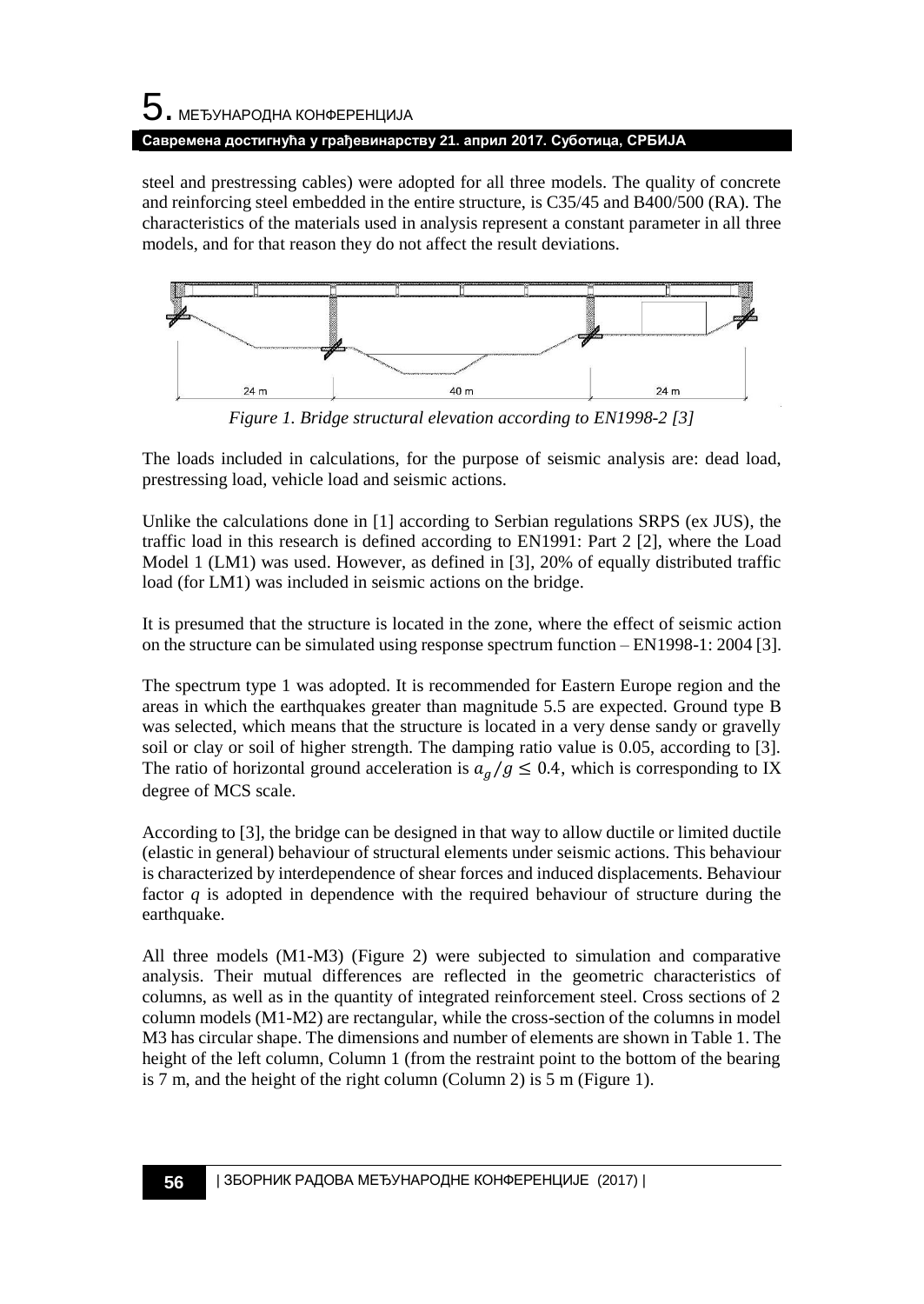## $5<sup>th</sup>$ INTERNATIONAL CONFERENCE

**Contemporary achievements in civil engineering 21. April 2017. Subotica, SERBIA**



*Figure 2. Bridge simulation models M1-M3*

Dimensions of column's cross sections are reduced in order to comply with the required increase of ductility factor *q*. Models M2 and M3 are composed of two columns and the cap beam, and together they are form the frame in the transverse direction. Columns with circular cross-section are adopted because they are more favourable for the acceptance of bi-axial bending moments.

*Table 1. Geometric characteristics of concrete columns and reinforcement bars amount and profile type*

|                                                        | $\mathbf{M1}$ |        | M <sub>2</sub> |        | $\mathbf{M}3$  |        |
|--------------------------------------------------------|---------------|--------|----------------|--------|----------------|--------|
|                                                        | Col.1         | Col.2  | Col.1          | Col.2  | Col.1          | Col.2  |
| Number of column elements: $n_s$                       | 1             | 1      | 2              | 2      | $\overline{2}$ | 2      |
| Column dimension in transversal<br>direction: $d$ [m]  | 6             | 6      | 1.4            | 1.4    | Diameter [m]   |        |
| Column dimension in longitudinal<br>direction: $b$ [m] | 1.2           | 1.2    | 1.2            | 1.2    | 1.2            | 1.2    |
| Total rebar area:<br>$A_{S, total}$ [ $cm2$ ]          | 739.91        | 739.91 | 344.82         | 467.97 | 294.52         | 294.52 |
| <b>Shear reinforcement:</b><br>$\Theta$ [mm/e]         | 12/10         | 12/10  | 10/10          | 12/10  | 10/10          | 10/10  |
| $A_S/A_C$ [%]                                          | 1.03          | 1.03   | 1.03           | 1.39   | 1.30           | 1.30   |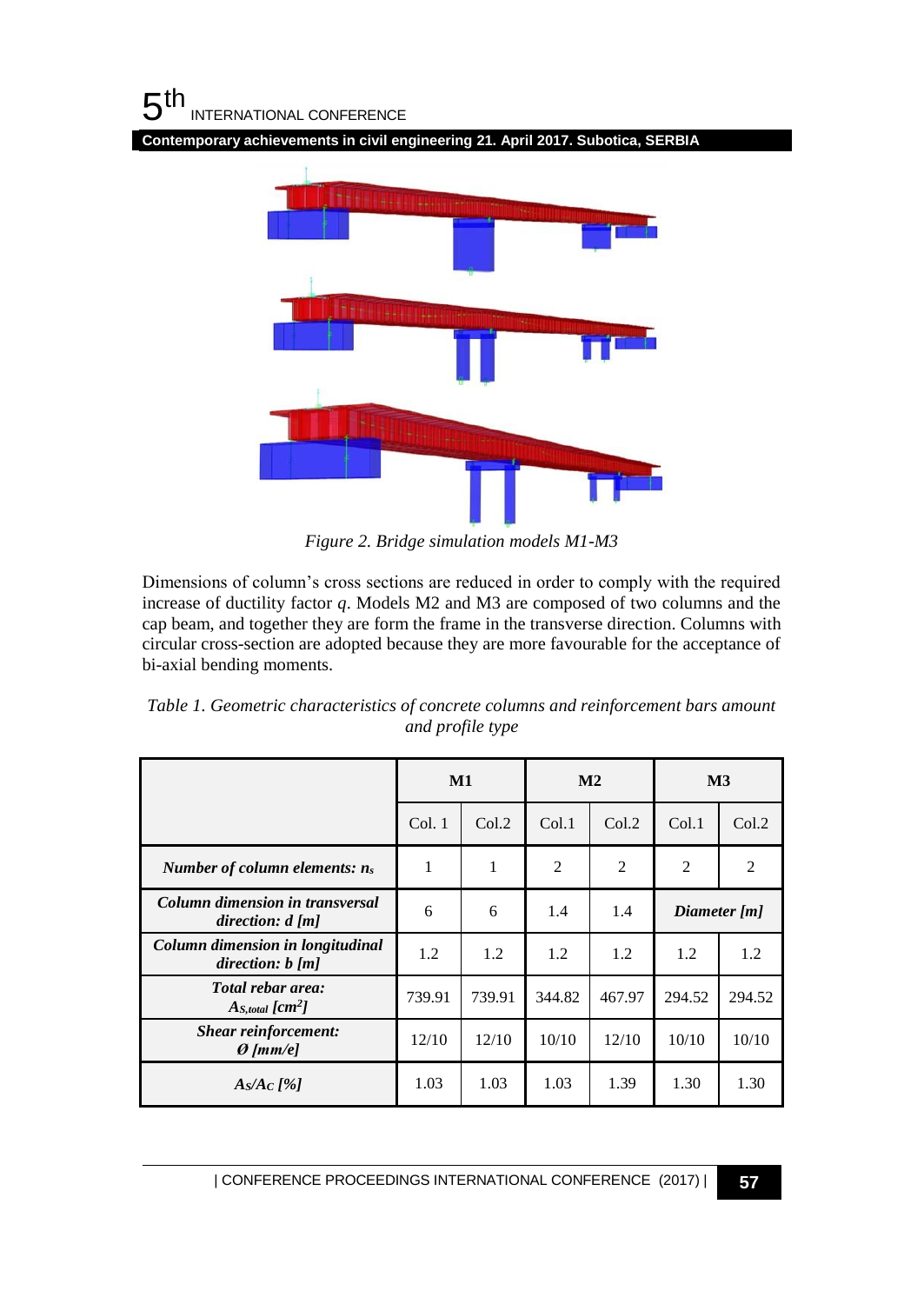# $\mathbf 5$ . међународна конференција **Савремена достигнућа у грађевинарству 21. април 2017. Суботица, СРБИЈА**

Table 1 shows geometric characteristics of concrete columns cross sections and reinforcement bars quantity and profile type. The concrete type that was used is C35/45, while the reinforcement bars are ribbed B400/500 (RA).

All columns are calculated in accordance with EN1992 - Part 1 [4] and 2 [4], using the combination for seismic effects given in EN1990: 2002 [5]:

$$
\sum_{j\geq 1} G_{k,j} + P + A_{Ed} + \sum_{i\geq 1} \psi_{2,i} \cdot Q_{k,i} ; (\psi_{2,i} = 0.2)
$$
 (1)

## **5. PUSHOVER METHOD**

*Nonlinear static pushover method* is a good alternative to complex nonlinear dynamic calculation method. Its application is very simple and provides an insight into the global structural behaviour as well as the identification of structural weaknesses of the structural system. [6]

Pushover curve represents a function of shear force and displacement (of the analyzed structural element or the whole structure itself), if it is reduced to a system with one degree of freedom. The general principle of pushover method is represented through gradual application of shear load to the structure, from zero value to the point of the targeted displacement or the capacity loss of the object, while the structures yield points are registered (*Figure 3*). It is necessary that a demanded displacement, caused by the earthquake and determined by using the proper Response spectrum, is less than total bearing capacity of structure.



*Figure 3. Pushover curve and its characteristic yield points, after [6]*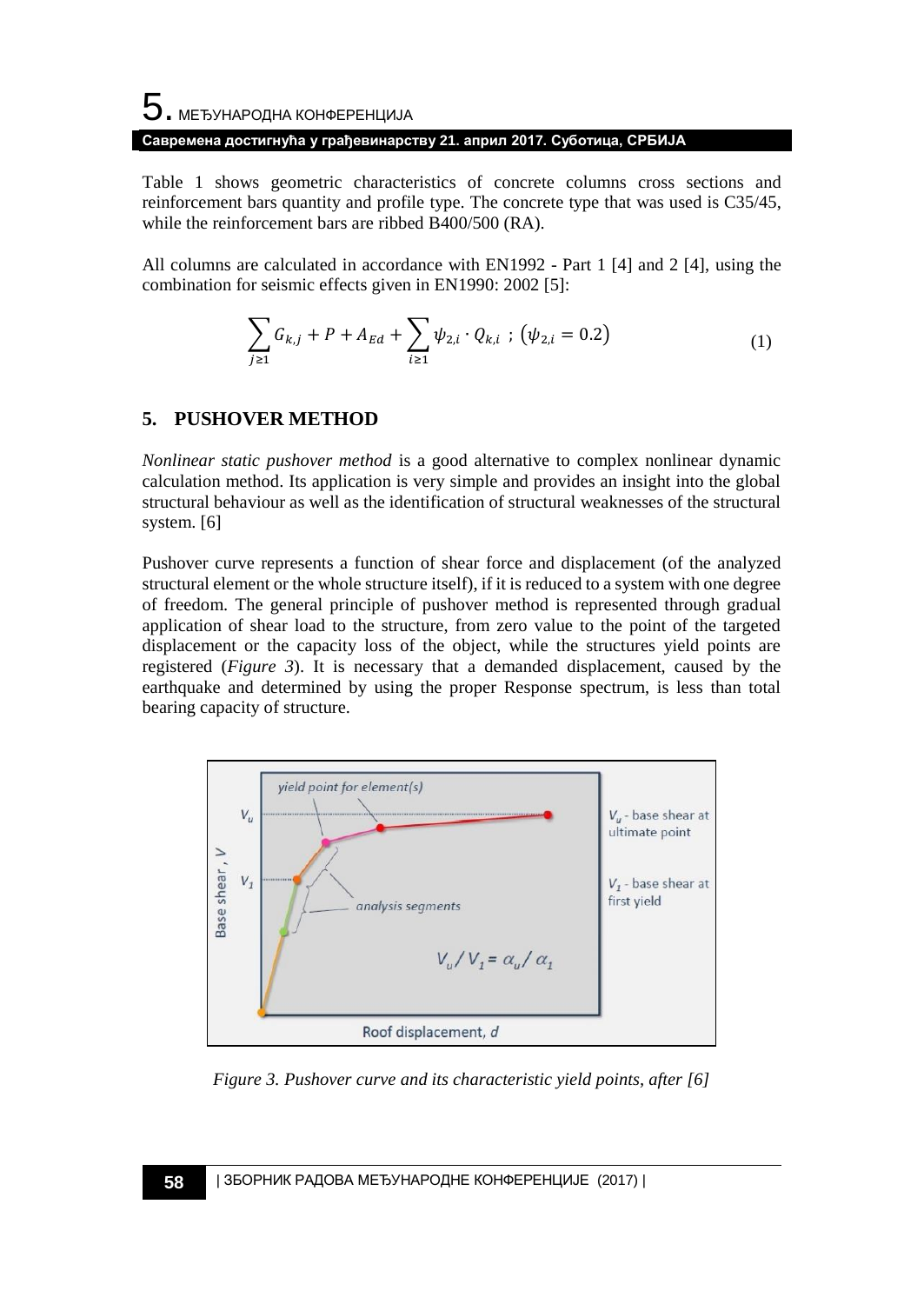#### 5 th INTERNATIONAL CONFERENCE **Contemporary achievements in civil engineering 21. April 2017. Subotica, SERBIA**

The pushover curve point that represents the ultimate displacement capacity value (bridge columns in this case) can be determined by implementing one of the methods of nonlinear static pushover analysis (NSPA).

The methods differ from each other, but they have a common principle of bilinear approximation of pushover curve. Their application method is also specific – the multidegree-of-freedom (MDOF) system is replaced by an equivalent system with one-degreeof-freedom (SDOF) system to determine the maximum displacement capacity of SDOF system, using the adequate response spectrum. Displacements of MDOF system can be obtained by applying the specific correction coefficients on the calculated SDOF displacements [7].

# **6. APPLICATION OF EQUIVALENT LINEARIZATION METHOD**

When determining the displacement capacity of columns, the Equivalent Linearization Method (ELM) was applied, according to FEMA 440 regulations, whereby instead of adopting specific coefficients, the response spectrum function EN1998: 2004 was used for calculation, according to E1998 - Part 1 [3].

This method is called Modified Response Spectrum Method as acceleration and displacement function, also named Modified Acceleration Displacement Response Spectrum Method (MADRSM) which differ the procedures for determination of the displacement capacity: A, B and C [6].

The principles of this method are similar to the Capacity Spectrum Method (CSM) principles defined in ATC-40. According to ATC-40 CSM, to determine the maximum displacement ( $d_{max}$  - performance point), a secant oscillation period ( $T_{sec}$ ) is used as an effective linear period. The values of maximum displacement are calculated by determining the point of pushover capacity curve and demand curve intersection, for the effective damping of the system. It has been shown, however, that the application of this method is not always sufficient to provide the accurate performance points [6]. Improvement of this method with the use of ELM, is shown in FEMA 440 [8].

The value of maximum displacement is calculated by determining the intersection point of MADRS curve and demand curve. However, the results obtained by this procedure may be unreliable for ductility values that exceed the value of 10 to 12. [6]

# **7. RESULTS DISCUSSION**

An overview of the pushover curves for both columns, for all three models, in longitudinal (*Figures 4 and 5*) and transverse (*Figures 6 and 7*) direction is displayed.

There is a notable pattern in behaviour of columns, in longitudinal and transverse direction, related to shear forces and displacement. By increasing behaviour factor *q*, the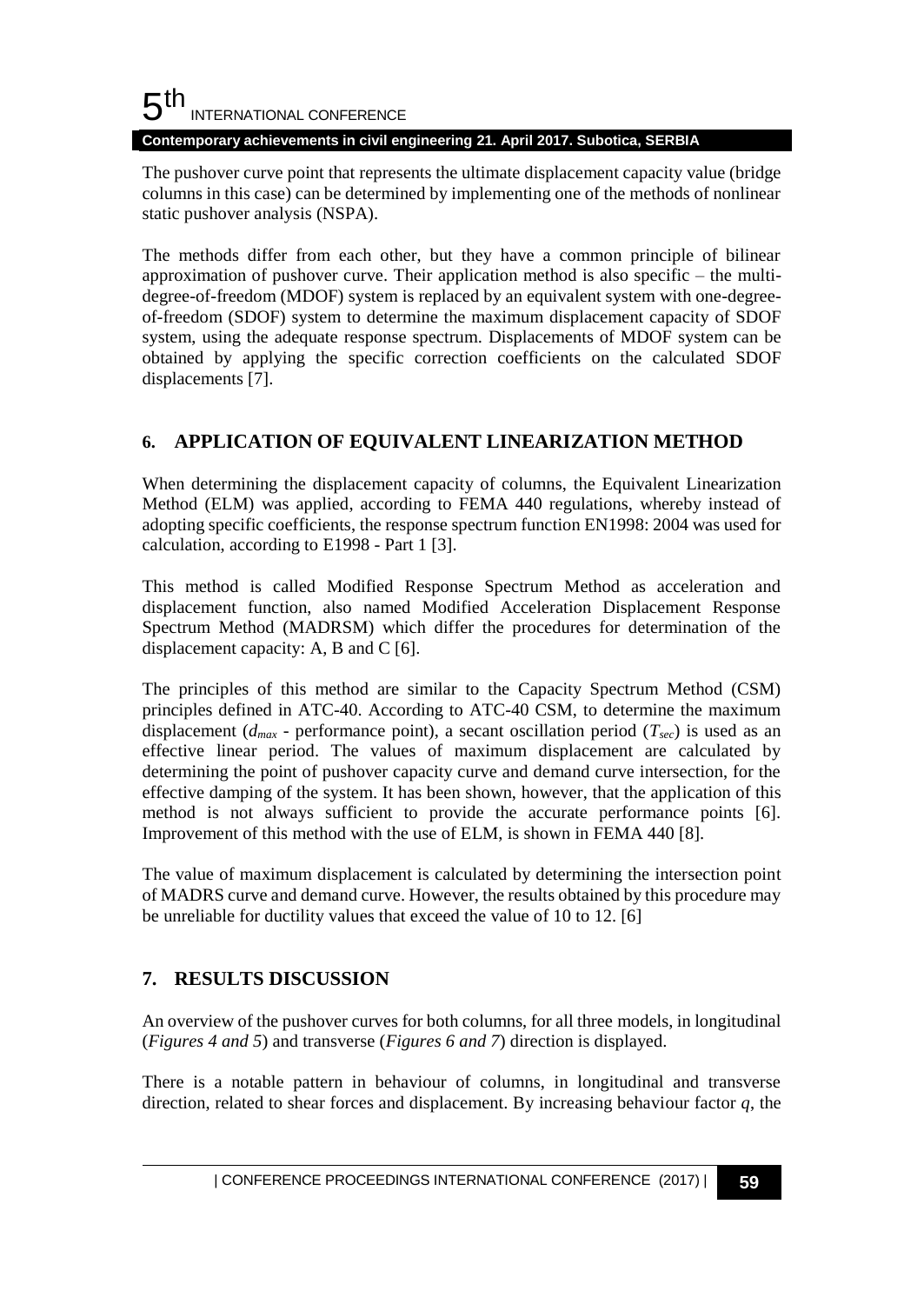capacity of column's displacements increases, i.e. the shear forces which can be received by the columns is reduced.



*Figures 4. & 5. Pushover curves of bridge columns 1 and 2 for longitudinal seismic action*



*Figures 6. & 7. Pushover curves of bridge columns 1 and 2 for transversal seismic action*

### **Columns displacements and ductility**

Based on the calculated values of the columns demanded displacement for seismic action  $(d_{\text{demand}})$  (Figure 8) and calculated displacements at the yield point  $(d_{\text{yield}})$  (Figure 10), it is possible to conclude whether the structure's joints will plastify or remain in the elastic region. It is necessary to satisfy the condition, where the demanded displacement must have a smaller value than the column maximum capacity displacement  $(d_{capacity})$  (Figure 9).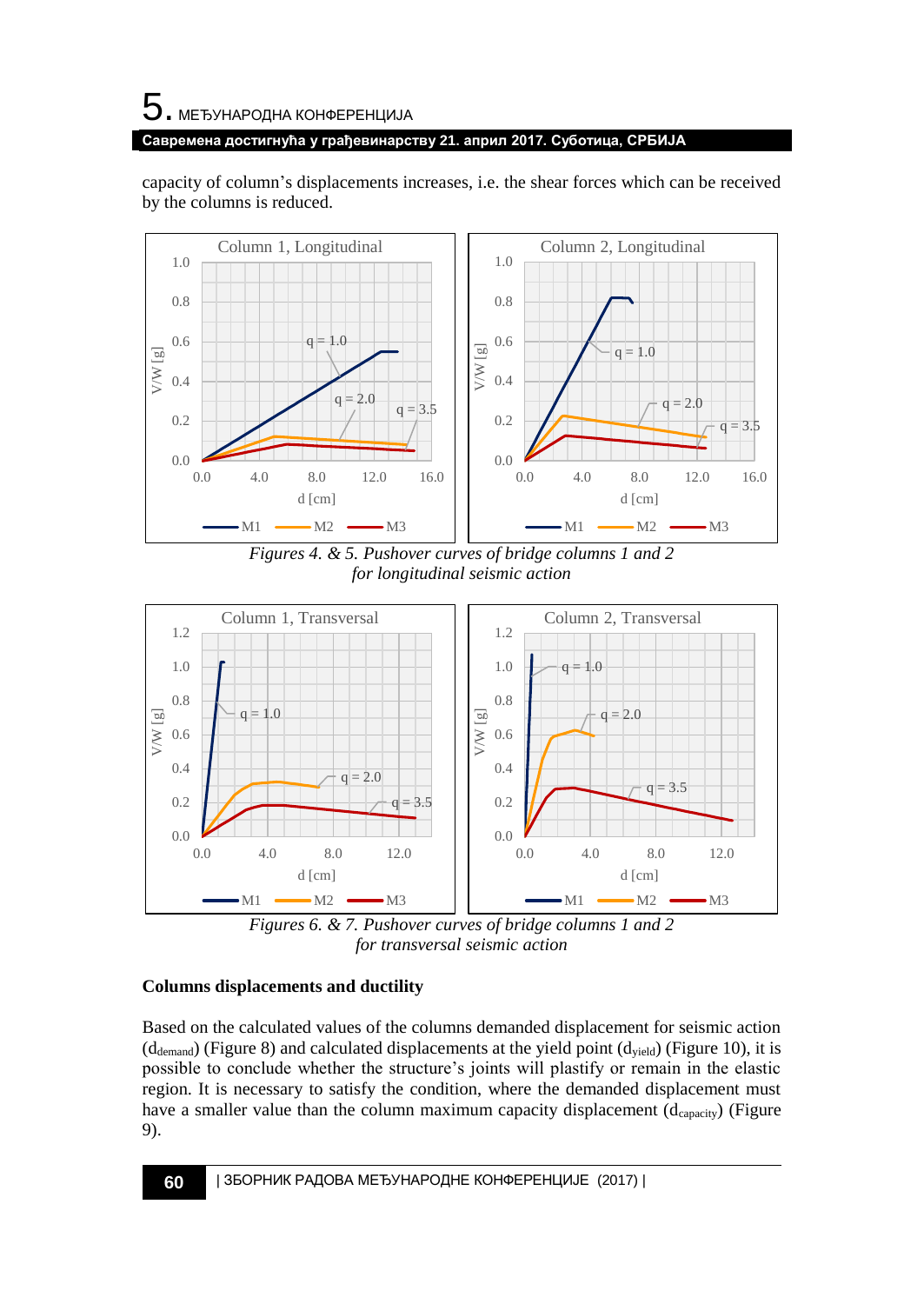# $5<sup>th</sup>$ INTERNATIONAL CONFERENCE

**Contemporary achievements in civil engineering 21. April 2017. Subotica, SERBIA**



*Figures 8. & 9. Demanded and column capacity displacements*

With the increase of behaviour factor value,  $d_{\text{capacity}}$  will also have higher value (Figure 9). The same rule can be applied to the relationship between  $q$  factor and  $d_{\text{demand}}$  (Figure 8).

The difference in values of  $d_{\text{demand}}$  in transverse direction is more pronounced compared to the one's in longitudinal direction, which is a result of the adopted structural system and its characteristics (Figure 8). Displacements  $d_{capacity}$  are almost equable for all models in the longitudinal direction for Column 1 and for models M2 and M3 for Column 2 (Figure 9). When comparing models in transverse direction, dcapacity values expressed significant difference (Figure 9).



*Figures 10. & 11. Columns yield point displacement and columns ductility*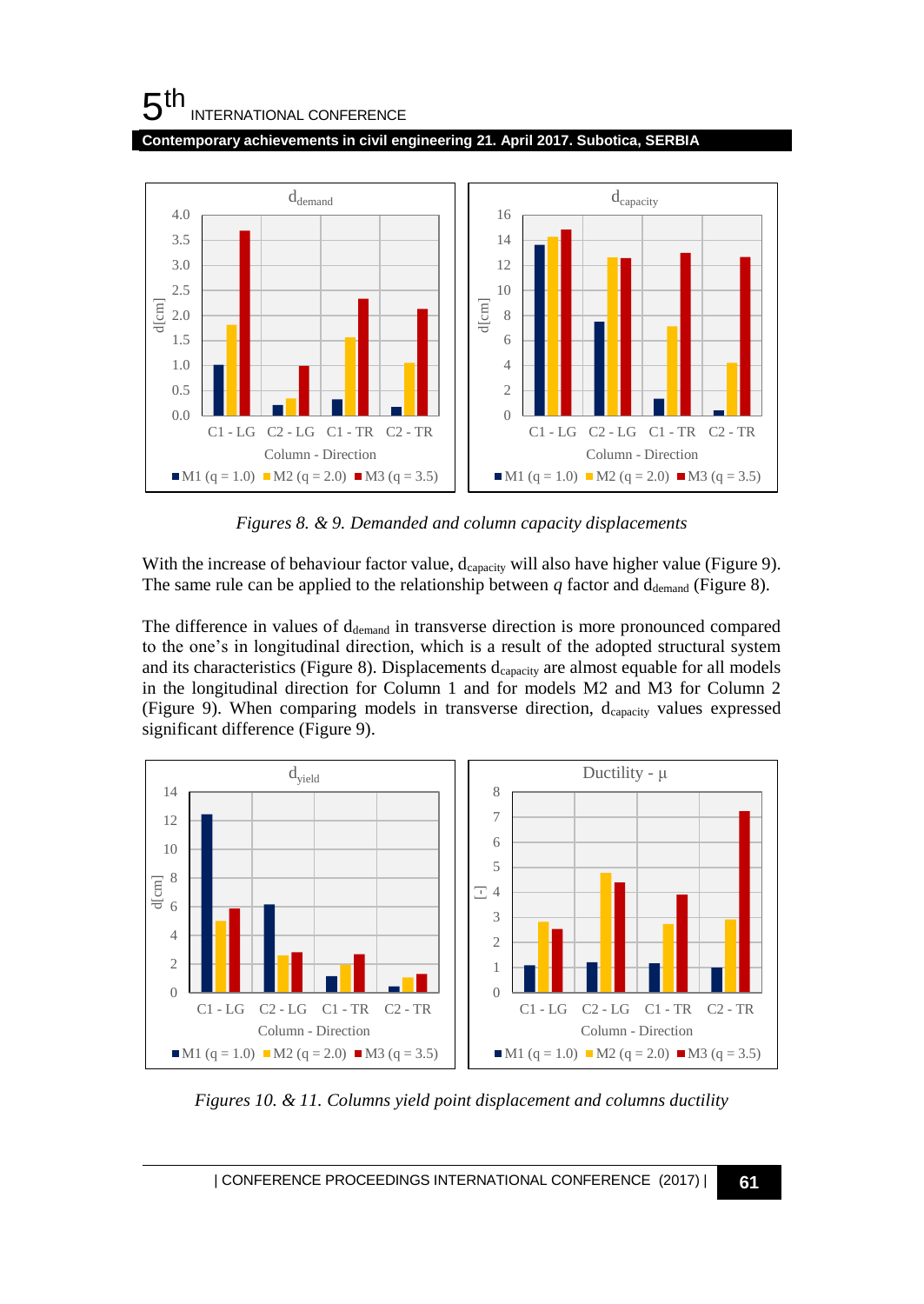Ductility of columns is increasing in the transversal direction in the models M2 and M3  $(\mu_1^{TR} < \mu_2^{TR})$ , while the ductility of the M2 is higher than in M3 in the longitudinal direction  $(\mu_1^{TR} < \mu_2^{TR}, \mu_3^{TR}; \mu_2^{TR}) > \mu_3^{TR})$ , which can be explained by the structural elements properties, which differ in ability of accepting seismic actions in two perpendicular directions.

Values of columns displacement at yield point (dyield) are shown in Figure 10. It is noticeable that d<sub>yield</sub> in M2 is less than in M3  $(d_{yield, 2}^{LG, TR} < d_{yield, 3}^{LG, TR})$  in both directions. Displacements at yield point in M1 are significantly higher in the longitudinal  $(d_{yield,1}^{LG} > d_{yield,2}^{LG}, d_{yield,3}^{LG})$  than in the transverse direction  $(d_{yield,1}^{LG} < d_{yield,2}^{LG}, d_{yield,3}^{LG}),$ compared to the other two models.

The results of calculation indicate that the plastification of column joints will occur only in case of transverse seismic action on the M3 Column 2. Other bridge columns will have elastic behaviour under seismic action.

# **8. CONCLUSIONS**

Analyzed bridge columns are designed in accordance with the methodology recommended in the FEMA 440 document, i.e. with the use of the Equivalent Linearization Method (ELM). The accuracy of the performance evaluation is less reliable, compared to the nonlinear dynamic analysis (Time-History Analysis - THA), particularly if the irregularties of the bridge structure are more expressed. Considering that the analyzed bridge have a slight differences in column heights and relatively small spans, the conducted analysis is acceptable in practice, taking into the account the results of the comparative analysis of method applied in the paper and THA [10].

## **ACKNOWLEDGEMENTS**

The work reported in this paper is a part of the investigation within the research project TR 36043 supported by the Ministry for Education and Science Republic of Serbia. This support is gratefully acknowledged (R. Folić).

### **REFERENCES**

- [1] Čokić M., Petronijević P., Todorović M.S., Pecić N.: Analysis of the embodied energy and the CO2 emission in construction process of a bridge structure from the aspect of sustainability, *Building materials and structures*, № 2, **2015**, p.p. 3-20
- [2] EN1991: Actions on structures Part 2: Traffic loads on Bridges, CEN, September 2003
- [3] EN1998 Part 1 & 2: Bridges, European Committee for Standardization (CEN), 2004/2005